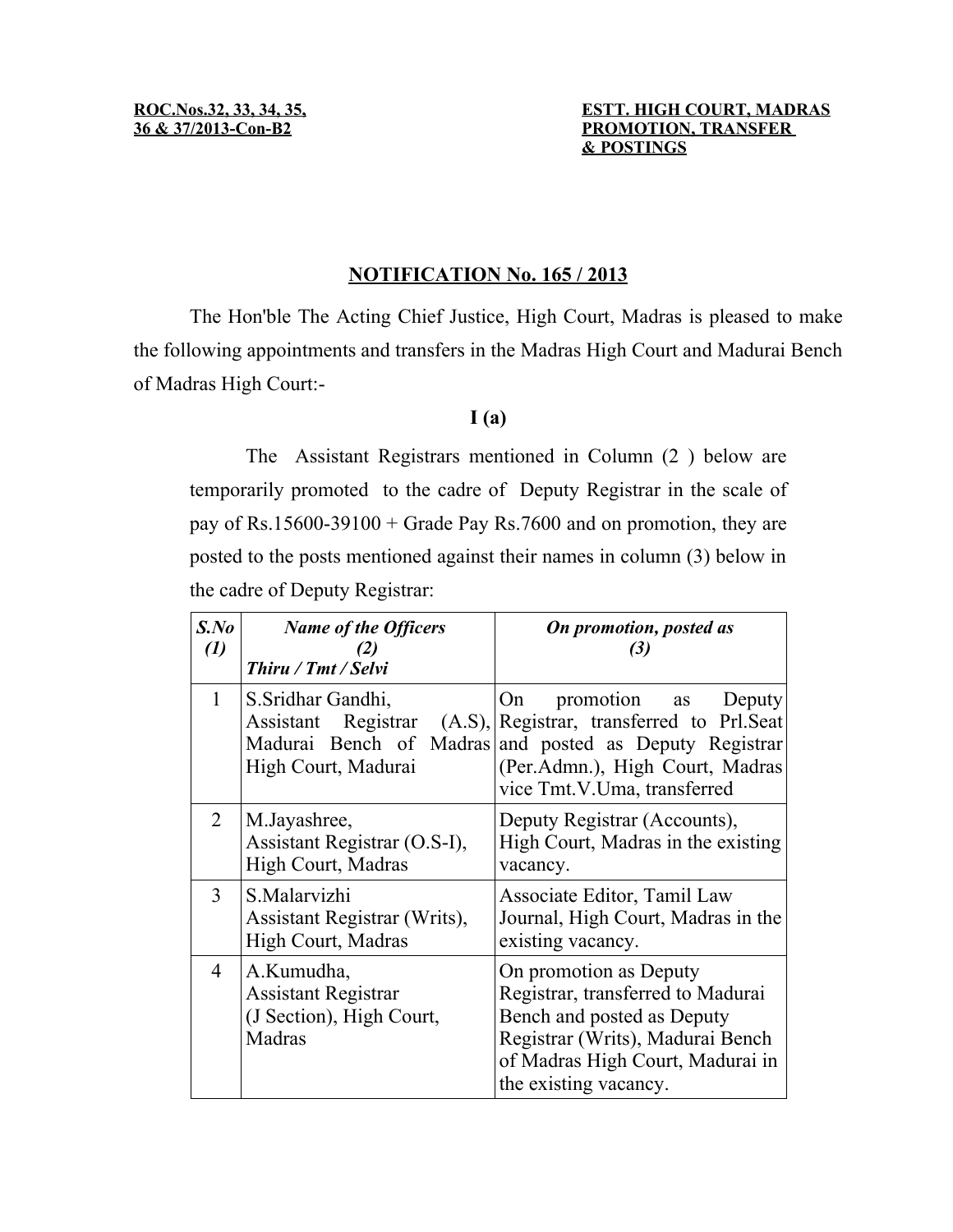Tmt.V.Uma, Deputy Registrar (Per.Admn), High Court, Madras is transferred and posted as Deputy Registrar (Judicial), High Court, Madras in the existing vacancy.

# **II (a)**

The Sub Assistant Registrars, Librarian, Court Officer/Section Officer/Appeal Examiners and P.As to Hon'ble Judges mentioned in column (2) below are temporarily promoted to the cadre of Assistant Registrar in the scale of pay of Rs.15600-39100 + Grade Pay Rs.6600 and on promotion, they are posted to the posts mentioned against their names in column (3) below in the cadre of Assistant Registrar:

| SNo<br>(1)     | <b>Name of the Officers</b><br>(2)<br>Thiru / Tmt / Selvi                                        | On promotion, posted as<br>(3)                                                                            |
|----------------|--------------------------------------------------------------------------------------------------|-----------------------------------------------------------------------------------------------------------|
| $\mathbf{1}$   | A.V.Amudha,<br>Sub Assistant Registrar<br>$(C.O-II)$ , High Court,<br>Madras                     | Assistant Registrar $(J - Section)$ ,<br>High Court, Madras vice<br>Tmt.A.Kumudha, promoted.              |
| $\overline{2}$ | J. Nazeer Ahmed<br>Sub Assistant Registrar<br>(O.S), High Court, Madras                          | Assistant Registrar (C.S-V),<br>High Court, Madras in the existing<br>vacancy.                            |
| $\overline{3}$ | C.R.Hanna Synthiya Rani<br>Sub Assistant Registrar<br>(Accounts), High Court,<br>Madras          | Assistant Registrar (Writs),<br>High Court, Madras vice<br>Tmt.S.Malarvizhi, promoted.                    |
| $\overline{4}$ | K.Latha<br>Sub Assistant Registrar<br>(A.S), High Court, Madras                                  | Assistant Registrar (A.S), High<br>Court, Madras in the existing<br>vacancy.                              |
| 5              | B.Kayalvizhi<br>Sub Assistant Registrar<br>(C.O), Madurai Bench of<br>Madras High Court, Madurai | Assistant Registrar (A.E).,<br>Madurai Bench of Madras High<br>Court, Madurai in the existing<br>vacancy. |
| 6              | S.Malathi<br>Sub Assistant Registrar<br>(A.E), High Court, Madras                                | Assistant Registrar (C.O), High<br>Court Madras in the existing<br>vacancy.                               |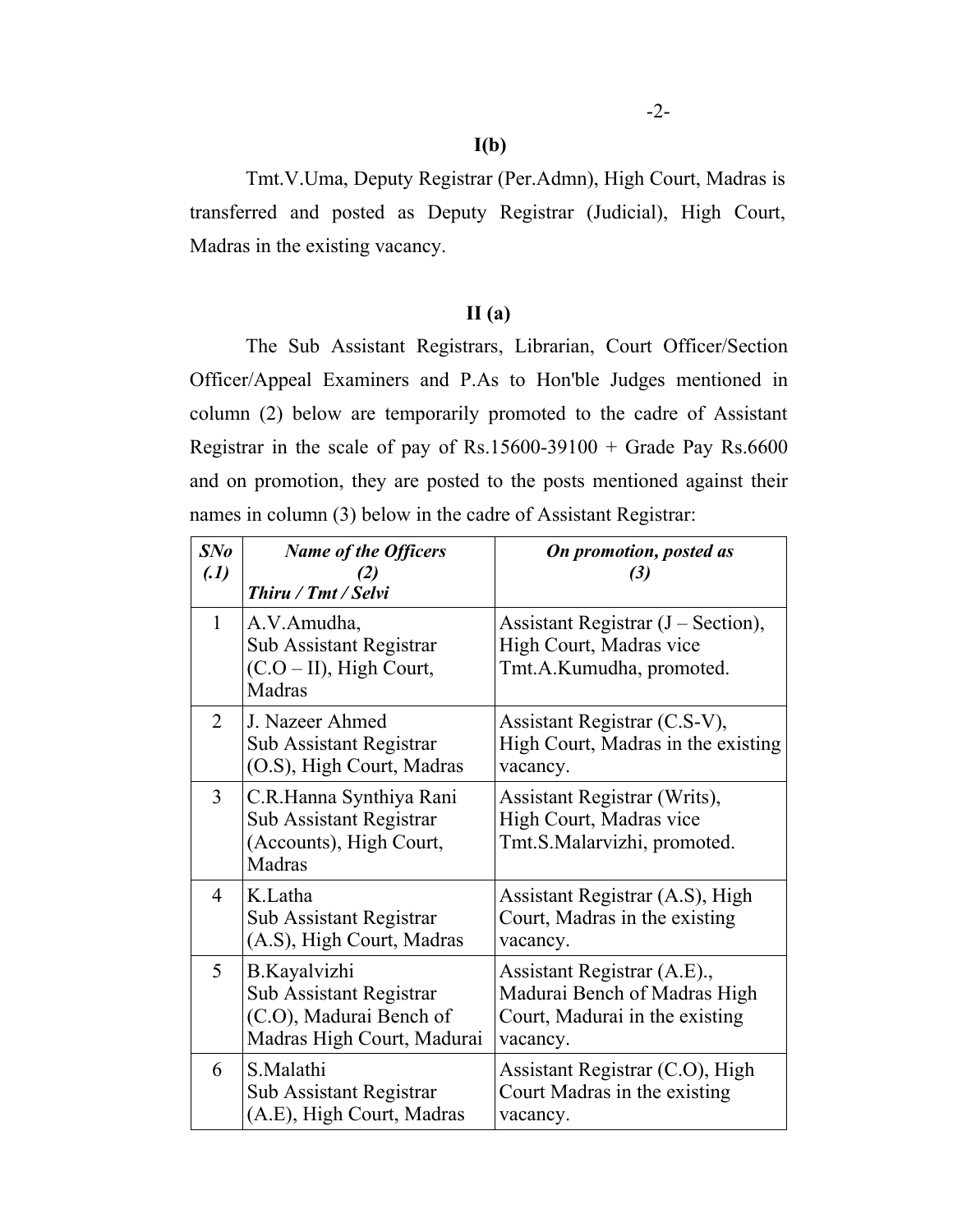| SNo<br>(1)                   | <b>Name of the Officers</b>                                                                                                                                                   | On promotion, posted as<br>(3)                                                                                                                                                                     |
|------------------------------|-------------------------------------------------------------------------------------------------------------------------------------------------------------------------------|----------------------------------------------------------------------------------------------------------------------------------------------------------------------------------------------------|
|                              | Thiru / Tmt / Selvi                                                                                                                                                           |                                                                                                                                                                                                    |
| 1                            | A.V.Amudha,<br>Sub Assistant Registrar<br>$(C.O-II)$ , High Court,<br>Madras                                                                                                  | Assistant Registrar $(J - Section)$ ,<br>High Court, Madras vice<br>Tmt.A.Kumudha, promoted.                                                                                                       |
| $\overline{2}$               | J. Nazeer Ahmed<br><b>Sub Assistant Registrar</b><br>(O.S), High Court, Madras                                                                                                | Assistant Registrar (C.S-V),<br>High Court, Madras in the existing<br>vacancy.                                                                                                                     |
| $S$ .No<br>$\left( l\right)$ | <b>Name of the Officers</b><br>Thiru / Tmt / Selvi                                                                                                                            | On promotion, posted as<br>(3)                                                                                                                                                                     |
| $\overline{7}$               | M.Dorairaj<br>Sub Assistant Registrar<br>(Judicial), Madurai Bench of<br>Madras High Court, Madurai.<br>now functioning on other<br>duty in Principal Seat at<br>Madras.      | Assistant Registrar (Per.Admn.),<br>Madurai Bench of Madras High<br>Court, Madurai in the existing<br>vacancy.                                                                                     |
| 8                            | G.Latha<br>Sub Assistant Registrar<br>(P.A.Section), Madurai<br>Bench of Madras High Court,<br>Madurai.<br>now functioning on other<br>duty in Principal Seat at<br>Madras.   | Assistant Registrar (T&P),<br>Madurai Bench of Madras High<br>Court, Madurai in the existing<br>vacancy.                                                                                           |
| 9                            | M.Fathima<br>Sub Assistant Registrar<br>(P.A-I), High Court, Madras                                                                                                           | Assistant Registrar (Computer),<br>High Court, Madras in the existing<br>vacancy.                                                                                                                  |
| 10                           | P.Balasubramanian<br>Sub Assistant Registrar<br>(C.S-II), Madurai Bench of<br>Madras High Court, Madurai.<br>now functioning on other<br>duty in Principal Seat at<br>Madras. | Assistant Registrar (RTI Act),<br>Madurai Bench of Madras High<br>Court, Madurai in the existing<br>vacancy.                                                                                       |
| 11                           | M.Rajendran<br>Librarian, High Court,<br>Madras                                                                                                                               | On promotion as Assistant<br>Registrar, transferred to Madurai<br>Bench and posted as Assistant<br>Registrar (Records), Madurai<br>Bench of Madras High Court,<br>Madurai in the existing vacancy. |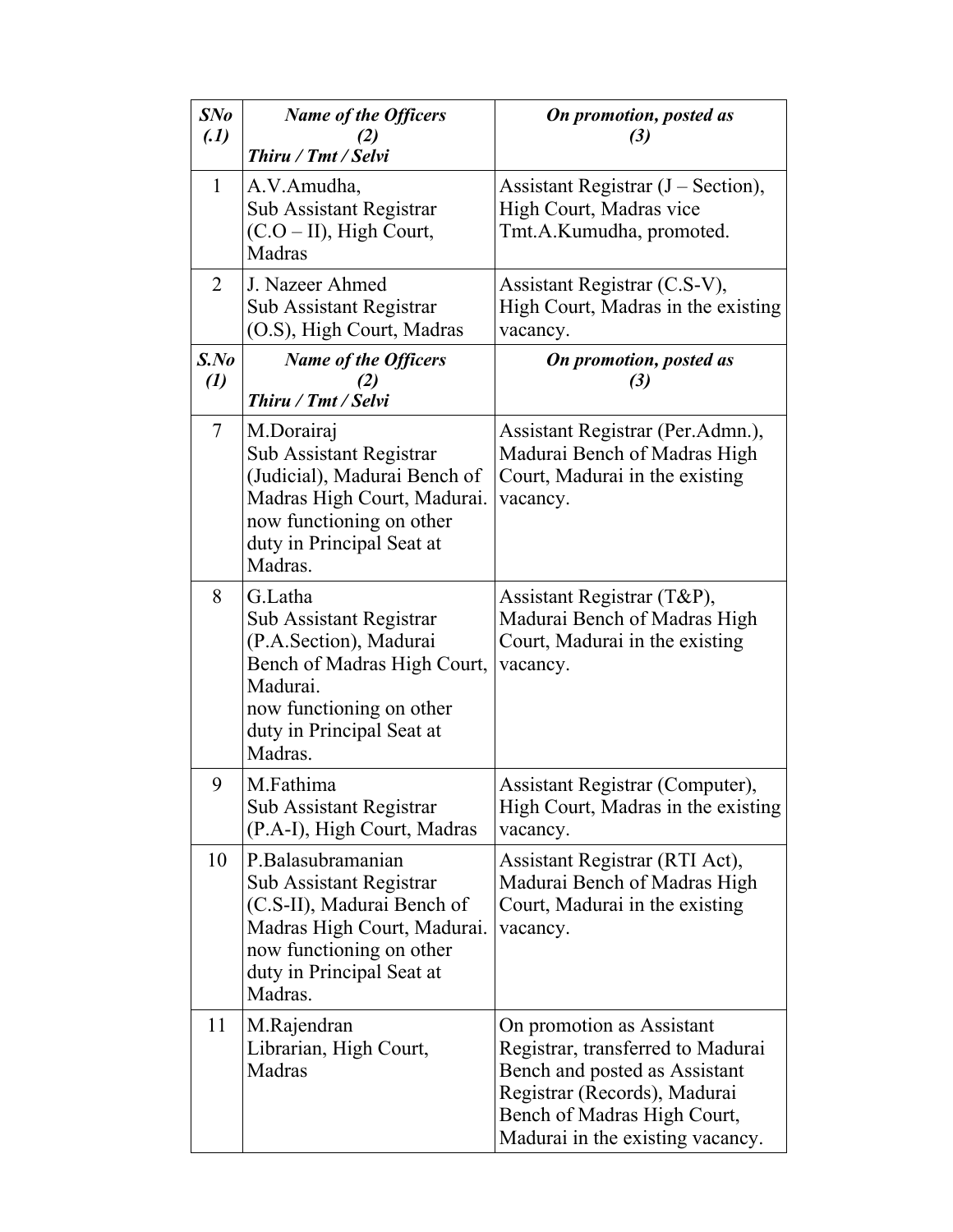| SNo<br>(1)     | <b>Name of the Officers</b><br>(2)<br>Thiru / Tmt / Selvi                           | On promotion, posted as<br>(3)                                                                                                                                                                                |
|----------------|-------------------------------------------------------------------------------------|---------------------------------------------------------------------------------------------------------------------------------------------------------------------------------------------------------------|
| $\mathbf{1}$   | A.V.Amudha,<br><b>Sub Assistant Registrar</b><br>$(C.O-II)$ , High Court,<br>Madras | Assistant Registrar $(J - Section)$ ,<br>High Court, Madras vice<br>Tmt.A.Kumudha, promoted.                                                                                                                  |
| $\overline{2}$ | J. Nazeer Ahmed<br><b>Sub Assistant Registrar</b><br>(O.S), High Court, Madras      | Assistant Registrar (C.S-V),<br>High Court, Madras in the existing<br>vacancy.                                                                                                                                |
| 12             | K.Arivalagan<br>CO/SO/AE, High Court,<br>Madras                                     | Assistant Registrar (O.S -II), High<br>Court, Madras vice Thiru<br>Y.Sampathkumar transferred.                                                                                                                |
| 13             | L.Abirami<br>CO/SO/AE, High Court,<br>Madras                                        | On promotion as Assistant<br>Registrar, transferred to Madurai<br>Bench and posted as Assistant<br>Registrar (Writs), Madurai Bench<br>of Madras High Court, Madurai in<br>the existing vacancy.              |
| 14             | R.Rajendran<br>CO/SO/AE, Madurai Bench<br>of Madras High Court,<br>Madurai          | On promotion as Assistant<br>Registrar, transferred to Principal<br>Seat and posted as Assistant<br>Registrar (Records), High Court,<br>Madras in the existing vacancy.                                       |
| 15             | K.Srinivasan<br>P.A to Hon'ble Judges, High<br>Court, Madras                        | Assistant Registrar (T&P), High<br>Court, Madras in the existing<br>vacancy.                                                                                                                                  |
| 16             | S.Sarala<br>P.A to Hon'ble Judges, High<br>Court, Madras                            | On promotion as Assistant<br>Registrar, transferred to Madurai<br>Bench and posted as Assistant<br>Registrar (A.S), Madurai Bench of<br>Madras High Court, Madurai vice<br>Thiru S. Sridhar Gandhi, promoted. |

# **II(b)**

Thiru Y.Sampathkumar, Assistant Registrar (O.S-II), High Court, Madras is transferred and posted as Assistant Registrar (O.S-I), High Court, Madras vice Tmt.M.Jayashree, promoted.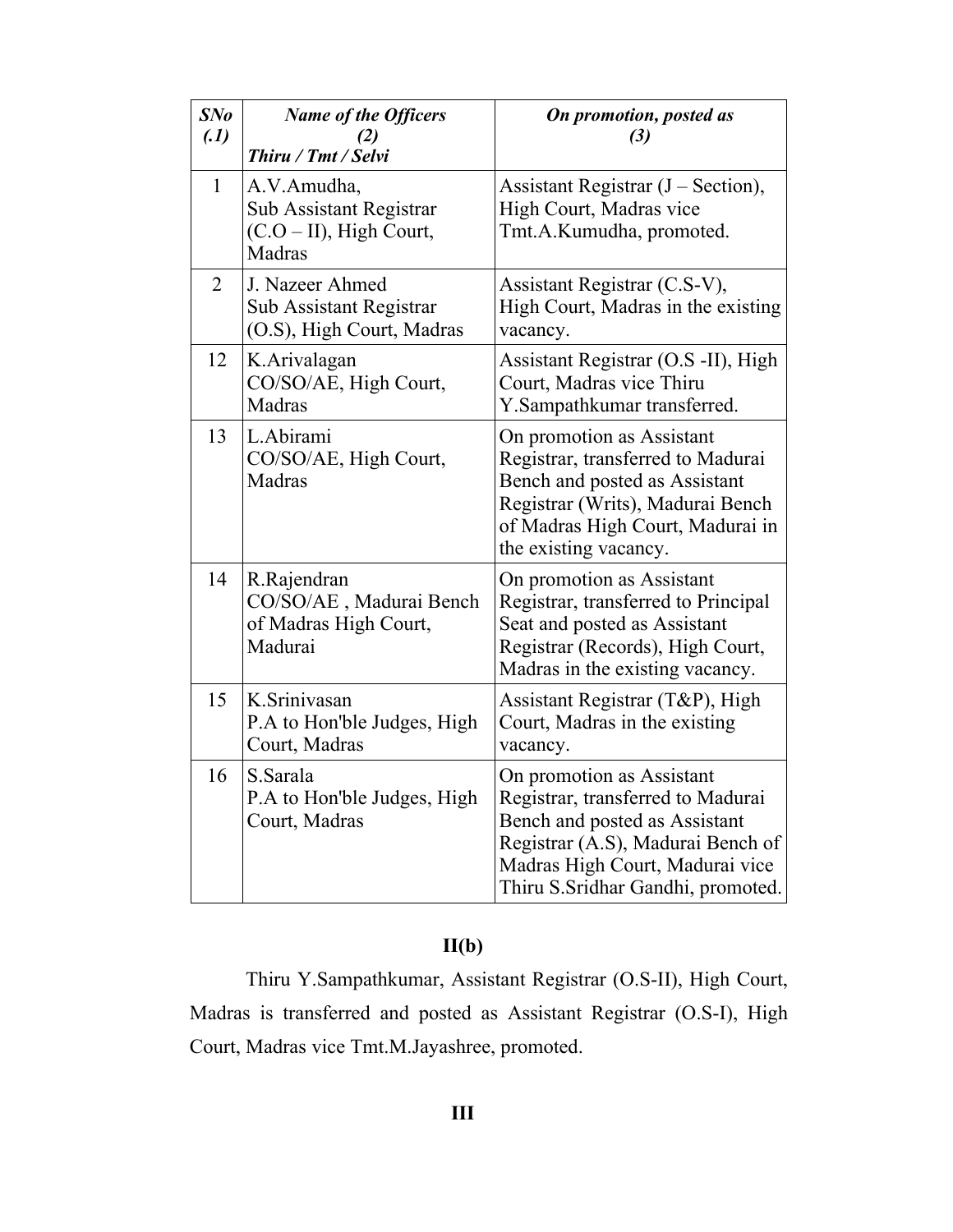The Court Officer/Section Officer/Appeal Examiners and P.As to Hon'ble Judges mentioned in column (2) below are temporarily promoted to the cadre of Sub Assistant Registrar in the scale of pay of Rs.15600- 39100 + Grade Pay Rs.5700 and on promotion, they are posted to the posts mentioned against their names in column (3) below in the cadre of Sub Assistant Registrar:

| $S$ .No<br>$\left( l\right)$ | <b>Name of the Officers</b><br>Thiru / Tmt / Selvi                           | On promotion, posted as<br>(3)                                                                                                                                                                                           |
|------------------------------|------------------------------------------------------------------------------|--------------------------------------------------------------------------------------------------------------------------------------------------------------------------------------------------------------------------|
| 1                            | V.Chandrasekaran<br>CO/SO/AE, Madurai Bench of<br>Madras High Court, Madurai | Sub Assistant Registrar (C.O),<br>Madurai Bench of Madras<br>High Court, Madurai vice<br>Ms. B. Kayalvizhi, promoted                                                                                                     |
| $\overline{2}$               | T.Ramesh<br>CO/SO/AE, High Court, Madras                                     | On promotion as Sub Assistant<br>Registrar, transferred to<br>Madurai Bench and posted as<br>Sub Assistant Registrar<br>(Judicial), Madurai Bench of<br>Madras High Court, Madurai<br>vice Thiru M.Dorairaj<br>promoted. |
| $\overline{3}$               | G.Pradeep Kumar<br>CO/SO/AE, High Court, Madras                              | Sub Assistant Registrar<br>(Accounts), High Court,<br>Madras vice Tmt.C.R.Hanna<br>Synthia Rani, promoted.                                                                                                               |
| 4                            | $R$ . Renganathan $-I$<br>CO/SO/AE, High Court, Madras                       | Sub Assistant Registrar<br>(Statistics), High Court,<br>Madras in the existing vacancy.                                                                                                                                  |
| 5                            | S.Geethalakshmi<br>CO/SO/AE, High Court, Madras                              | Sub Assistant Registrar(C.O-I),<br>High Court, Madras in the<br>existing vacancy.                                                                                                                                        |
| 6                            | <b>B.</b> Sakkubai<br>CO/SO/AE, High Court, Madras                           | Sub Assistant Registrar<br>(C.O - II), High Court, Madras<br>vice Tmt.A.V.Amudha,<br>promoted.                                                                                                                           |
| 7                            | M.M.Rani Devasena<br>CO/SO/AE, High Court, Madras                            | On promotion as Sub Assistant<br>Registrar, transferred to<br>Madurai Bench and posted as<br>Sub Assistant Registrar<br>(C.S-II), Madurai Bench of<br>Madras High Court, Madurai,                                        |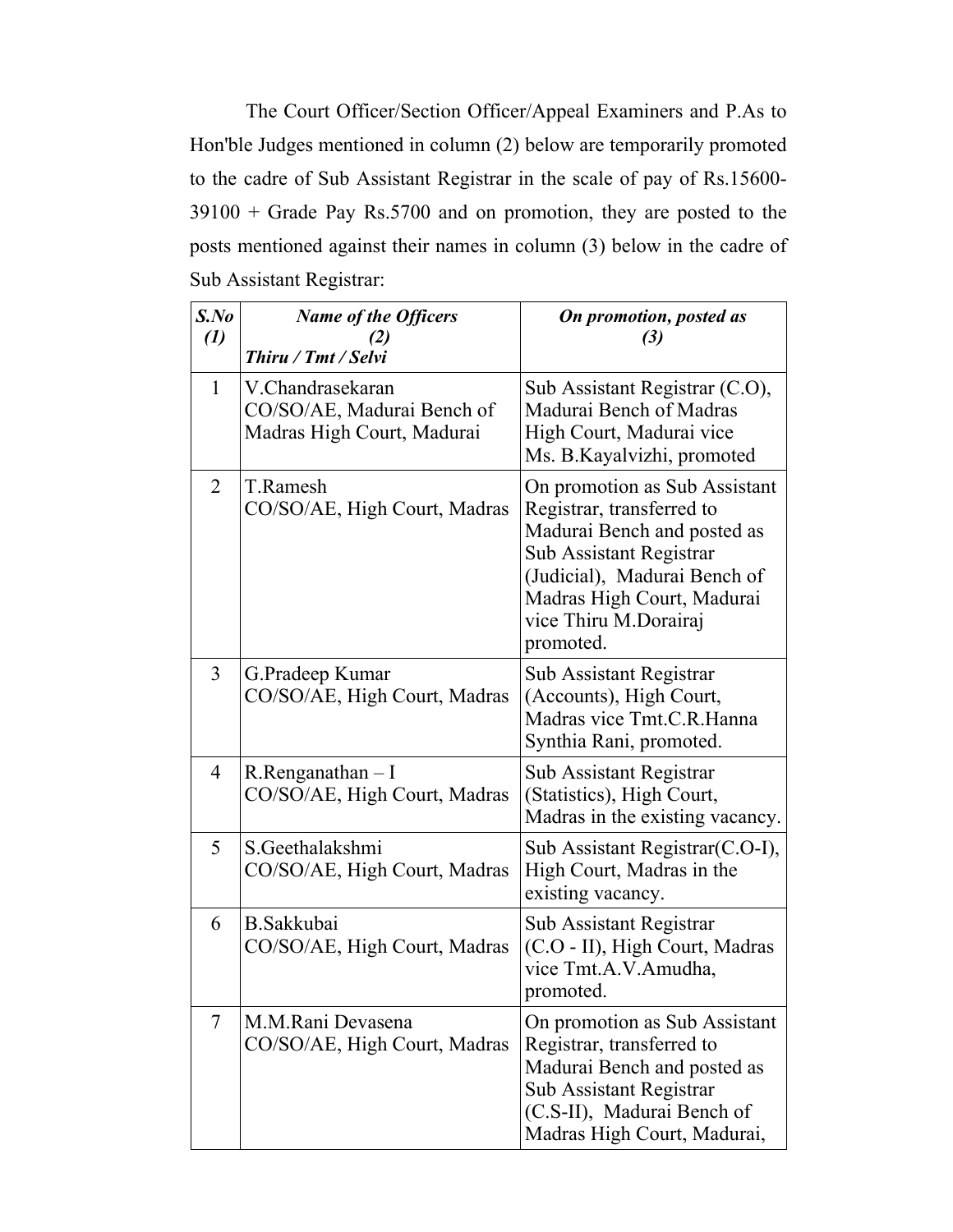| $S$ .No<br>$\left( l\right)$ | <b>Name of the Officers</b><br>Thiru / Tmt / Selvi                           | On promotion, posted as<br>(3)                                                                                                                                                                              |
|------------------------------|------------------------------------------------------------------------------|-------------------------------------------------------------------------------------------------------------------------------------------------------------------------------------------------------------|
| $\mathbf{1}$                 | V.Chandrasekaran<br>CO/SO/AE, Madurai Bench of<br>Madras High Court, Madurai | Sub Assistant Registrar (C.O),<br>Madurai Bench of Madras<br>High Court, Madurai vice<br>Ms. B.Kayalvizhi, promoted                                                                                         |
|                              |                                                                              | vice Thiru P.Balasubramanian,<br>promoted.                                                                                                                                                                  |
| 8                            | T.A.Mani<br>CO/SO/AE, High Court, Madras                                     | Sub Assistant Registrar (O.S),<br>High Court, Madras vice Thiru<br>J.Nazeer Ahmed promoted.                                                                                                                 |
| 9                            | V.V.Sundararaj<br>CO/SO/AE, High Court, Madras                               | Sub Assistant Registrar (A.S),<br>High Court, Madras vice<br>Tmt.K.Latha, promoted.                                                                                                                         |
| 10                           | J. Angeline Thelma Chitra<br>CO/SO/AE, High Court, Madras                    | Sub Assistant Registrar (A.E),<br>High Court, Madras vice<br>Tmt.S.Malathi, promoted.                                                                                                                       |
| 11                           | R.Suganya<br>P.A to Hon'ble Judges, High<br>Court, Madras                    | Sub Assistant Registrar<br>(A.D-II), High Court, Madras<br>in the existing vacancy.                                                                                                                         |
| 12                           | T.Selvaraj<br>P.A to Hon'ble Judges, High<br>Court, Madras                   | Sub Assistant Registrar (T&P),<br>High Court, Madras in the<br>existing vacancy.                                                                                                                            |
| 13                           | C.Sreekanth<br>P.A to Hon'ble Judges, High<br>Court, Madras                  | On promotion as Sub Assistant<br>Registrar, transferred to<br>Madurai Bench and posted as<br>Sub Assistant Registrar<br>(Admn.), Madurai Bench of<br>Madras High Court, Madurai in<br>the existing vacancy. |

# **IV**

The P.As to Hon'ble Judges mentioned in column (2) below are temporarily promoted to the cadre of Sub Assistant Registrar (P.A Section) in the scale of pay of Rs.15600-39100 + Grade Pay Rs.5700 and on promotion, they are posted to the posts mentioned against their names in column (3) below in the cadre of Sub Assistant Registrar (P.A Section):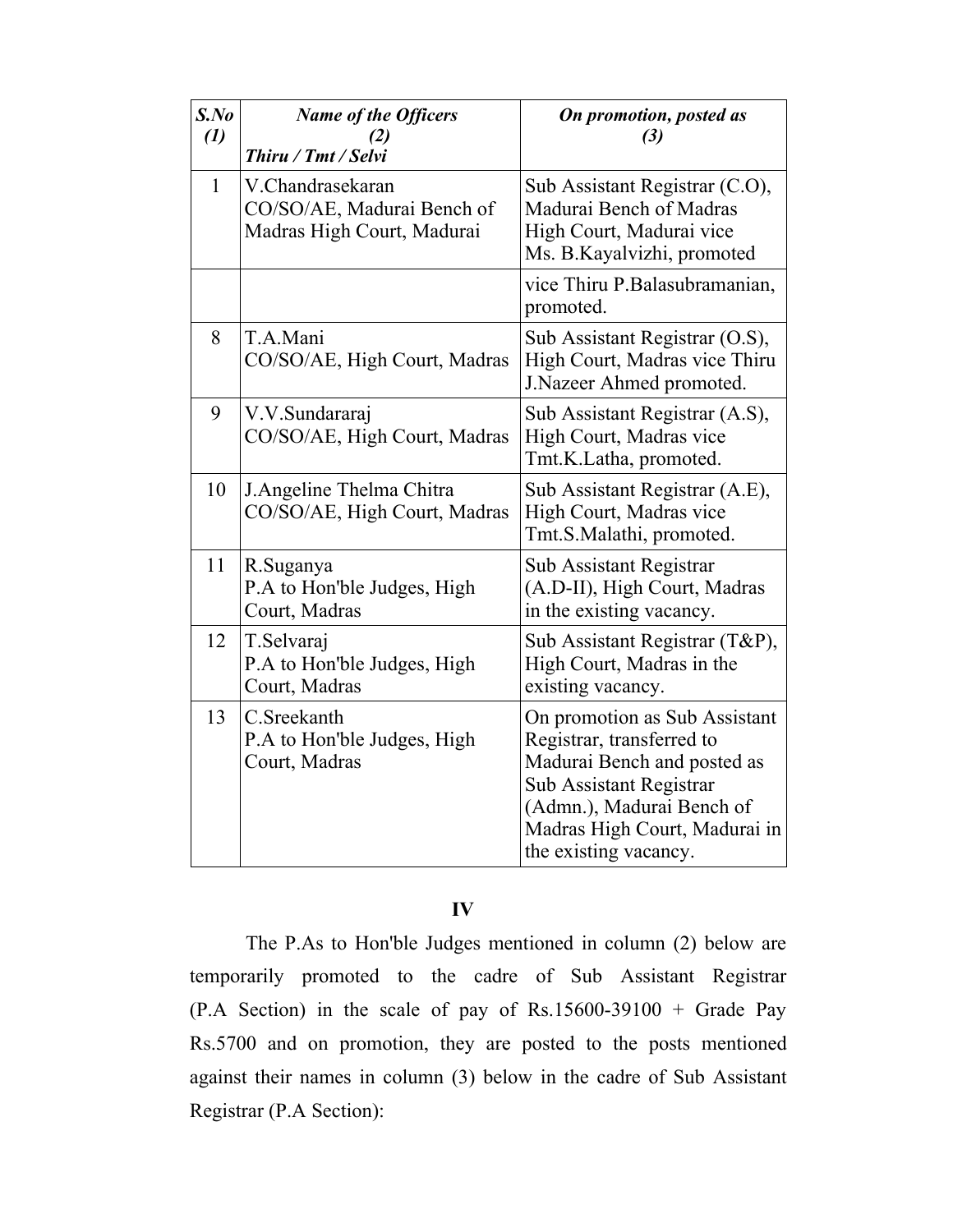| $S$ .No<br>$\left(1\right)$ | <b>Name of the Officers</b><br>(2)<br>Thiru / Tmt / Selvi                             | <b>On promotion Posted as</b><br>(3)                                                                                    |
|-----------------------------|---------------------------------------------------------------------------------------|-------------------------------------------------------------------------------------------------------------------------|
|                             | M.V. Prasanna Venkatesan<br>P.A to Hon'ble Judges, High<br>Court, Madras              | Sub Assistant Registrar (P.A-I), High<br>Court, Madras vice Selvi M.Fathima,<br>promoted.                               |
| 2                           | B. Geetha<br>P.A to Hon'ble Judges, High<br>Court, Madras                             | Sub Assistant Registrar (P.A-II), High<br>Court, Madras in the existing vacancy.                                        |
| 3                           | D.Pandian<br>P.A to Hon'ble Judges, Madurai<br>Bench of Madras High Court,<br>Madurai | Sub Assistant Registrar (P.A Section),<br>Madurai Bench of Madras High<br>Court, Madurai vice Tmt.G.Latha,<br>promoted. |
|                             |                                                                                       |                                                                                                                         |